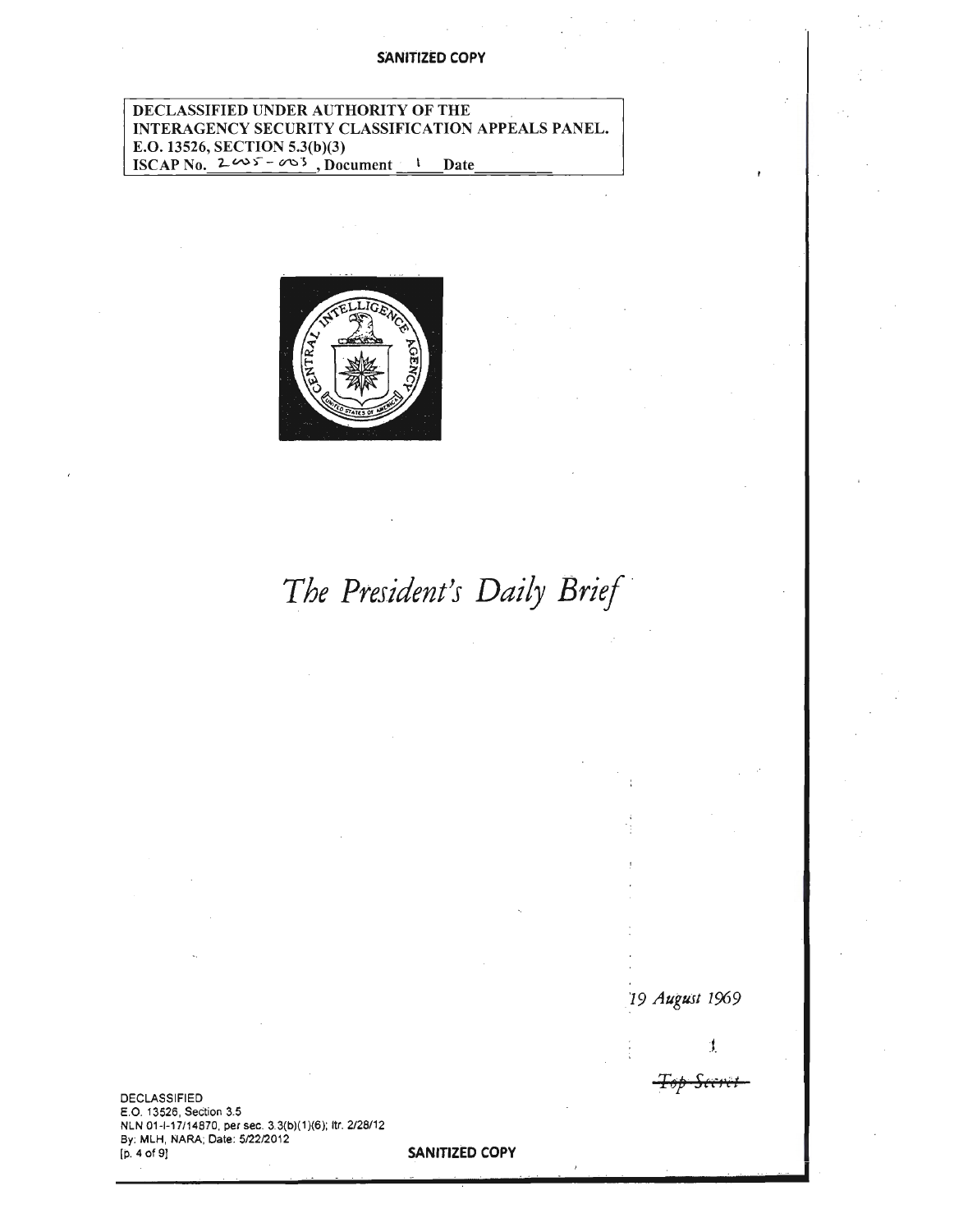## VIETNAM

Sporadic enemy activity marked the Vietnamese Communist holiday of 19 August. The attacks fell far short of what had been forecast in intelligence reports during the past few weeks. Allied spoiling operations may account for part of the shortfall, but the original Communist objectives probably were overinflated in many cases.

## MIDDLE EAST

The Israeli Labor Party has approved nearly all of a draft platform plank on the occupied territories. One key paragraph still has to be ratified, but on the whole the plank appears to be a substantial victory for Dayan and his militants. Much is made of the need for setting up permanent settlements, and incorporation is clearly--although not explicitly--the goal,

All this confirms our belief that Dayan has no intention of bolting the party but that he intends to push as hard as he can to improve his faction's position within it. we note, incidentally, that Shimon Peres, his chief lieutenant, is now being mentioned for a cabinet post.

## WEST GERMANY

Bonn has decided to go back to the US and UK for further clarification of the NPT, This move *will* improve chances that the treaty will not become an election campaign issue next month. Furthermore, Science Minister Stoltenberg, a frequent critic of the NPT, has said that

#### **FOR THE PRESIDENT ONLY** NLN 01-1-17/14870; p. 5 of 9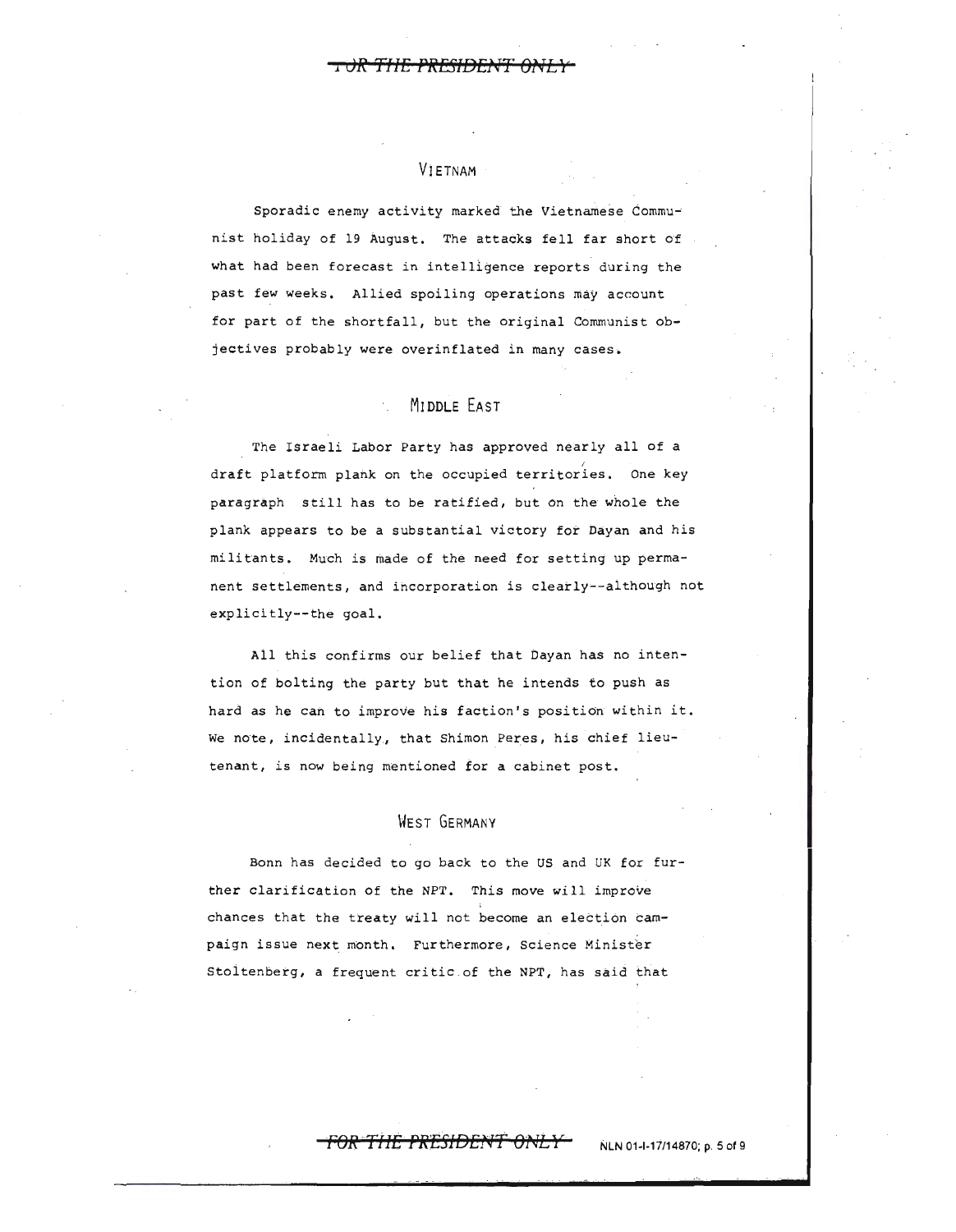#### **:,ANIIILtU (;Ut'Y**

#### <del>. )R THE PRESIDENT ONL</del>

it may be unwise to postpone a decision on signature much longer. This suggests that opposition may be lessening.

## NORTHERN IRELAND

Prime Minister Chichester-Clark is to meet with Harold Wilson in London today for the first time since disorders broke out. They are expected to discuss a new division of authority between the provincial and national governments, Wilson will probably try to use Belfast's dependence on British troops as a lever to extract concessions to the Catholics.

Any new constitutional arrangements would require recalling parliament from its summer recess. Wilson is not eager to do this, because the government has gotten solid non-partisan support in the crisis up to now. Moreover, parliamentary debate might raise the issue of partition of Ireland and thus give Dublin a fresh opportunity to intervene.

London appears to have accepted the fact that the commitment of British troops could be only the beginning of a long-lasting and embarrassing responsibility.



per sec. 3.3(b)(1)(6)

SOVIET UNION - COMMUNIST CHINA

gives details of alleged Chinese border violations and· cites recent speeches by Brezhnev and Gromyko as proof

> **FOR THE PRESIDENT ONLY PROPERTY AND NLN 01-1-17/14870; p. 6 of 9 SANITIZED COPY**

2

The message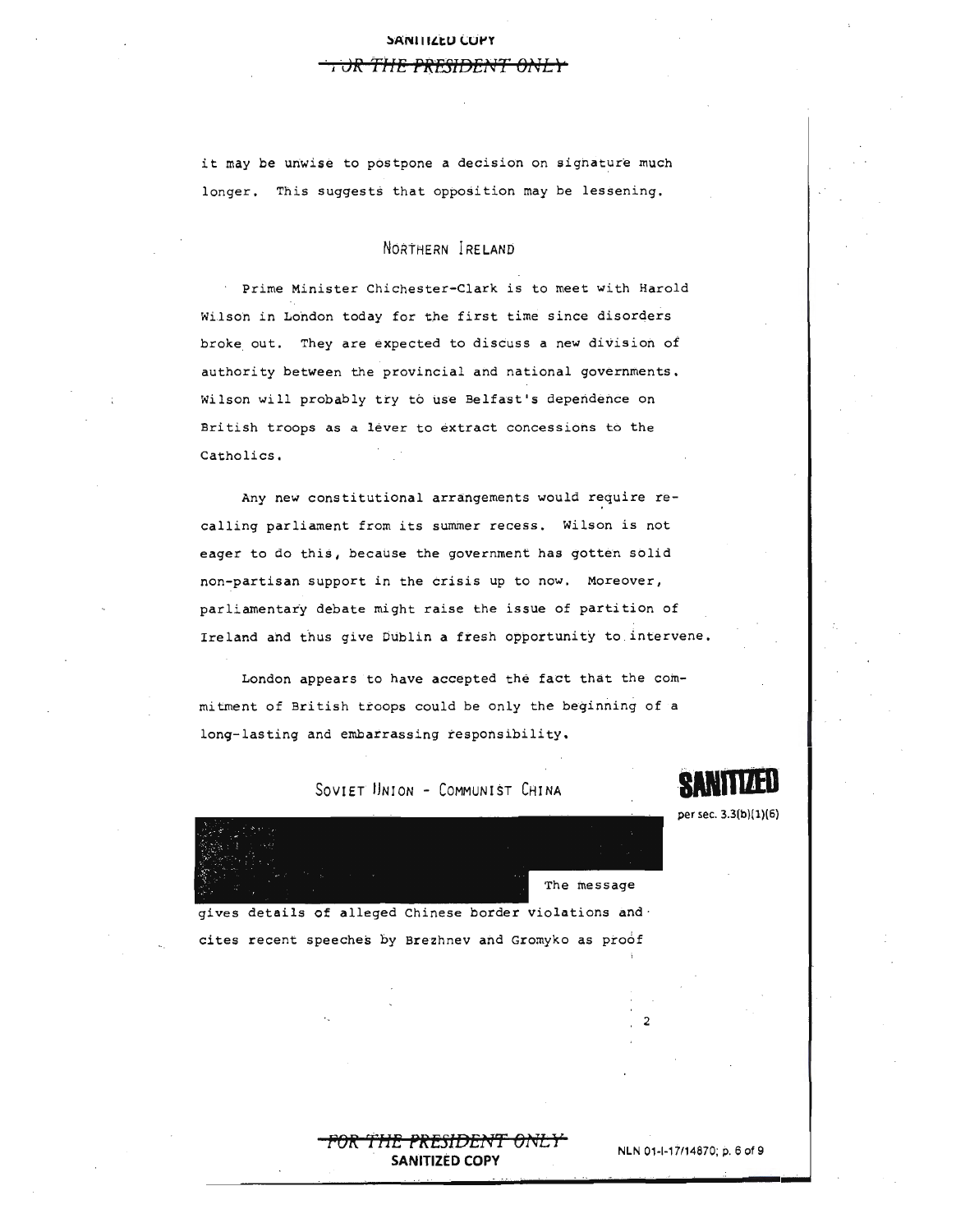**·1 oR TI1E** fflBliJEl~TT *Bl<lL")* 

of the Soviets' desire for peaceful negotiations with Peking. The document, claiming 233 violations in June alone, takes note of "war hysteria" in China and refers to Peking's "war preparations" campaign. It follows Soviet propaganda, however, in attributing this campaign to "internal considerations" of the Chinese leaders and says China does not want to risk a big war.

The message accuses Peking, nevertheless, of planning to turn the Sino-Soviet frontier into a "bleeding wound" of endiess small armed conflicts. tt adds that Moscow will take additional measures to safeguard its frontiers.

The language of the message raises the possibility that the Soviets are seeking to justify stronger punitive measures in border areas. It does not appear designed to justify larger-scale military action, however, given the statement that China does not want a larger war and the omission of any reference to Peking's nuclear program.

## INDIA

The votes cast last Saturday in India's hotly contested presidential election wi 11 be counted tomotrow. The delay is the result of the complicated voting system, in which members of both the national and the state legislatures cast ballots, Sanjiva Reddy, the initial favorite, lost a good deal of ground to the candidate of Mrs. Gandhi's faction last week, and we expect the result to be close.

## <del>FOR THE PRESIDENT ONLY</del>

**NLN** 01-1-17/14870; p. 7 of 9

3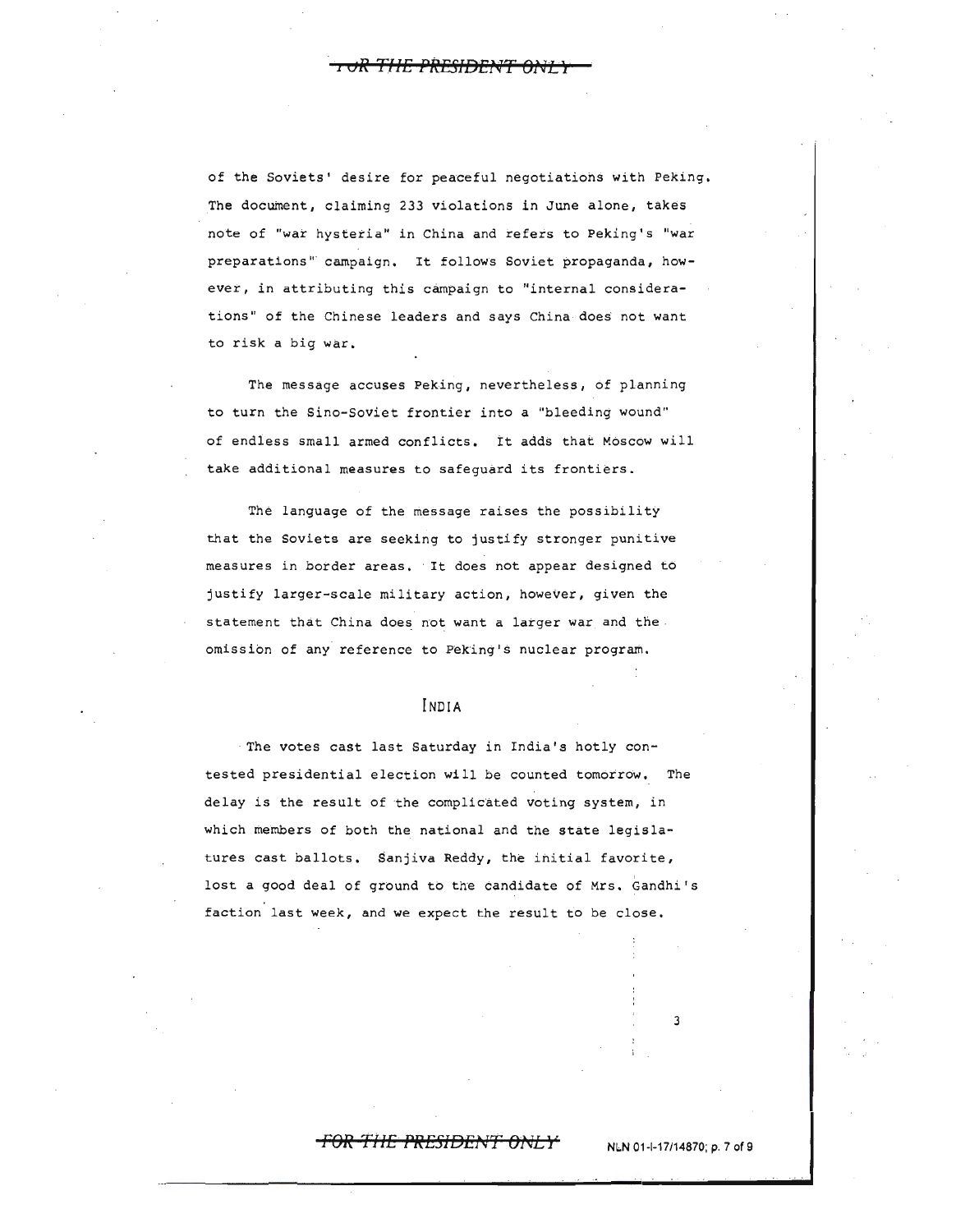R<del>esident ani -</del>

## **PAKISTAN**

Air Marshal Nur Khan and Vice Admiral s. M. Ahsan, who only recentiy had rejoined their respective services after serving four months as deputies to Yahya, have now been named governors of Pakistan's two provinces, The ambitious Nur Khan, who will be heading the West Pakistan government, may now have a better chance to establish an image distinct from Yahya's; Ahsan, meanwhile, is saddled with the virtually insoluble problems of the eastern sector. These appointments also suggest that a return to civilian rule will be slow indeed in coming.

# **FOR THE PRESIDENT ONLY .**<br>NLN 01-1-17/14870; p. 8 of 9

4